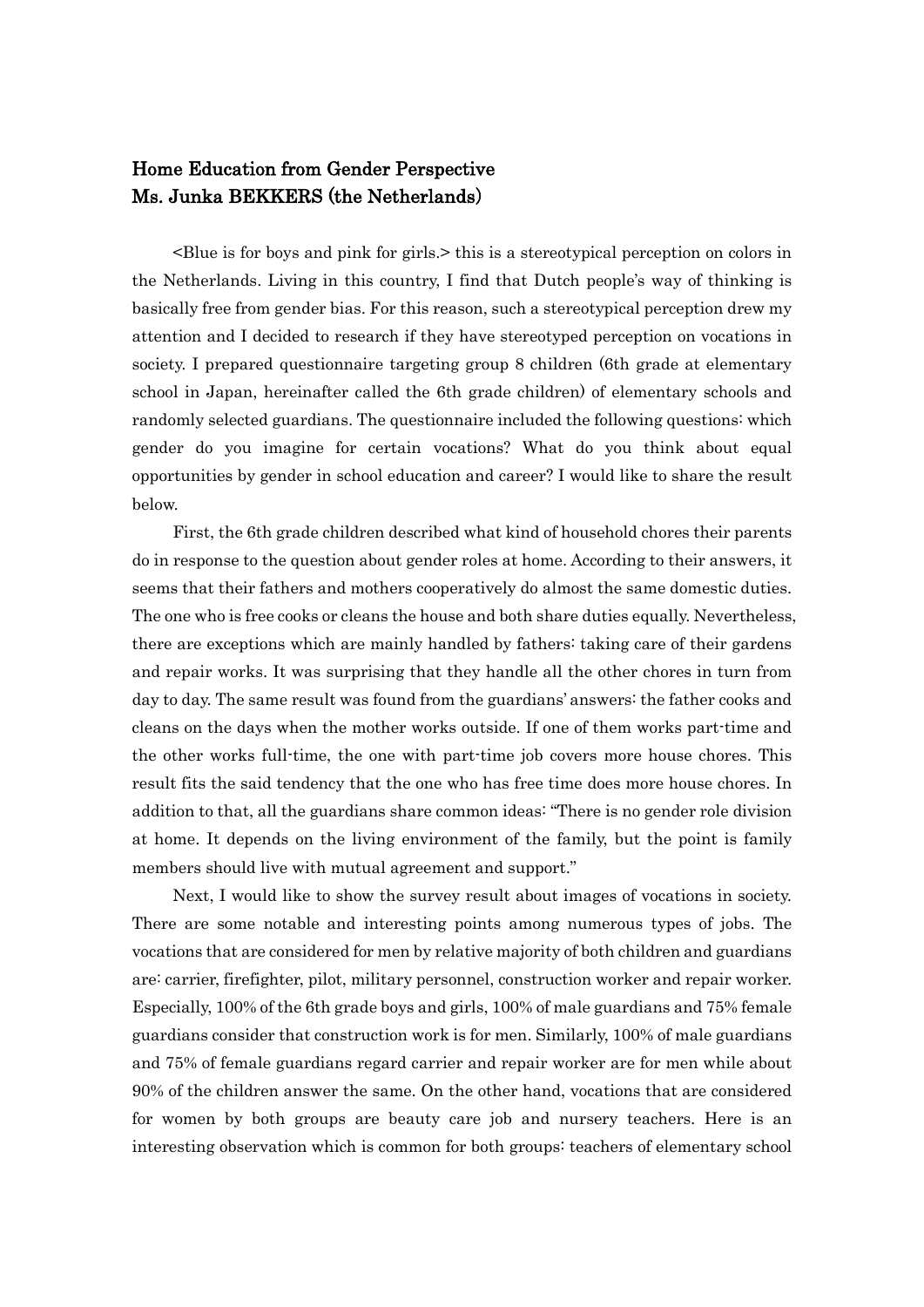or higher are regarded as both genders' vocation, but the ones of nursery school are women's. Furthermore, both groups assume that politician is for both genders. This is reasonable, because we have more female ministers or high officials in politics in the Netherlands than in Japan.

Now let us look at the case where different perception is seen in each group. Cleaning job is regarded as women's by 85% of the 6th grade boys and girls, but it is regarded as both genders' by 75% of male guardians and 50% of female. Besides, as already mentioned, household chores are actually handled by both genders in a cooperative manner, but 87% of the 6th grade boys and 64% of the girls regard as women's job and 50% of the male and female guardians consider it for both genders. This seems to be reflecting what children see at home: namely, mothers who have part-time job and more free time automatically handle more house chores, because in reality, fathers work full-time and mothers part-time in many families. Regarding computerrelated vocation, it is considered for men by 100% of boys and 64% of girls while it is considered for both genders by 75% of male guardians and 50% of female. The image gaps between the children and the guardians in vocations of cleaning and computerrelated is representing how much they know and face the social reality. Another interesting point is regarding the response about nurse. 100% of the 6th grade boys and 94% of the girls think it is both genders' vocation, including homebound nursing and care for the elderly. On the other hand, as for hospital nurse, 75% of the male guardians and 50% of the female consider it for both genders while homebound nursing and care for the elderly is regarded as women's vocation by 75% of the male and female guardians. My observation about this difference is the followings: people may have strong image that homebound nurse and care for the elderly covers something similar to housekeeping, which lead to the idea of women's vocation; or men tend to pursue jobs which they can employ their professional knowledge.

Questionnaire survey result indicates the overview images that vocations which require physical strength or engineering skill are for men, and caring people or beauty care jobs are for women.

With regards to the equal opportunity in school education and career, both the 6th grade children and the guardians responded it was natural to be equal. To the question "do you feel uncomfortable if a man become a househusband?" all the guardians answered "No," and 96% of the children "No" and 4% "Yes." Although "Ikumen" are increasing in Japan, I assume that there is still a large gap between the two countries regarding the perception of househusband.

My observation from this questionnaire survey is that society is an extension of a